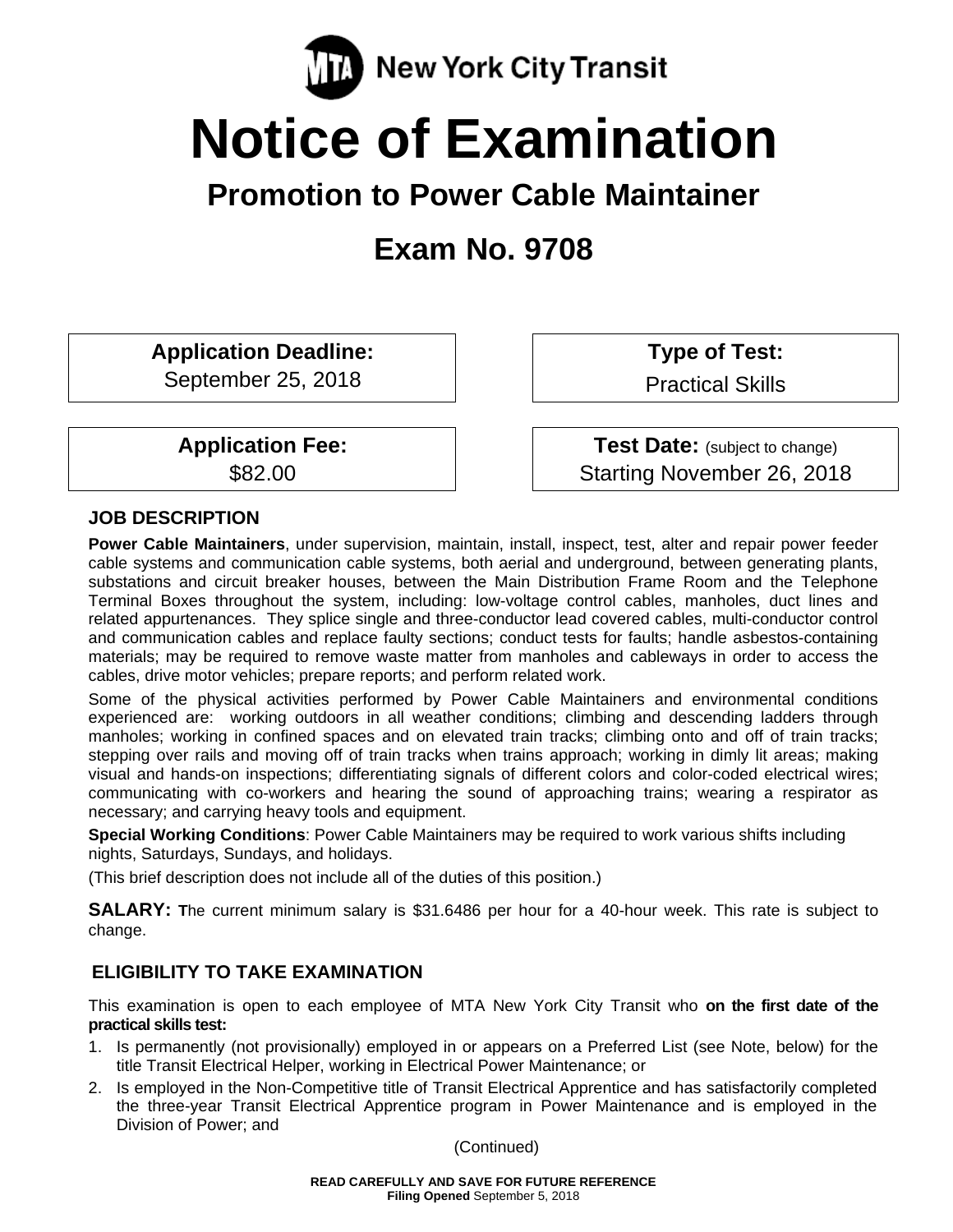3. Is not otherwise ineligible.

 (Note: A "Preferred List" is a civil service list which is only for certain former permanent incumbents of the eligible title who have rehiring rights.)

#### **The admission of employees who are employed in the non-competitive title of Transit Electrical Apprentice in the Division of Power is on a collateral basis pursuant to Section 52(14) of the New York Civil Service Law.**

This examination is also open to employees who were appointed to an eligible title pursuant to New York State Civil Service Law, section 55-a, and who meet all other eligibility requirements.

You are responsible for determining whether you meet the eligibility requirements for this examination prior to submitting the *Application*. If you do not know if you are eligible check with **your department's Human Resources representative**. You may be given the test before we verify your eligibility. If you are marked "Not Eligible," your *Application* fee will **not** be refunded and you will **not** receive a score.

This examination is **not** open to employees of MaBSTOA or MTA Bus Company, or to employees of any MTA agency other than MTA New York City Transit.

#### **REQUIREMENTS TO BE PROMOTED**

**Probationary Period: From the competitive title of Transit Electrical Helper:** At the time of promotion, you must have completed your probationary period in the eligible title of Transit Electrical Helper (only Transit Electrical Helpers employed in Electrical Power Maintenance) indicated in the above "Eligibility to Take Examination" section or your name must appear on a Preferred List for that eligible title at the time of promotion. Additionally, you must have served permanently in the eligible title for at least one year. Time served prior to a break in service of more than one year will not be credited.

**From the non-competitive title of Transit Electrical Apprentice:** At the time of promotion, you must be employed as a Transit Electrical Apprentice in the Power Maintenance Division of MTA NYC Transit.

**Driver License Requirement:** At the time of promotion, you must possess a Motor Vehicle Driver License valid in the state of New York with no disqualifying restrictions that would preclude the performance of the duties of this title. If you have serious moving violations, license suspension or an accident record you may be disqualified. This license must be maintained for the duration of your employment in the title.

**Medical Requirement:** Medical guidelines have been established for the position of Power Cable Maintainer. Candidates will be examined to determine whether you can perform the essential functions of the position of Power Cable Maintainer. Where appropriate, a reasonable accommodation will be provided for a person with a disability to enable him or her to take the examination and/or perform the essential functions of the job.

**Drug Screening Requirement:** You must pass a drug screening in order to be promoted, and if promoted, you will be subject to random drug and alcohol tests for the duration of your employment. Additionally, if you have tested positive on a drug or alcohol test or had a refusal to test during pre-employment or while employed by a Federal DOT-regulated employer during the applicable period, you must have completed the Substance Abuse Professional (SAP) process required by federal law in order to be promoted to this safetysensitive position.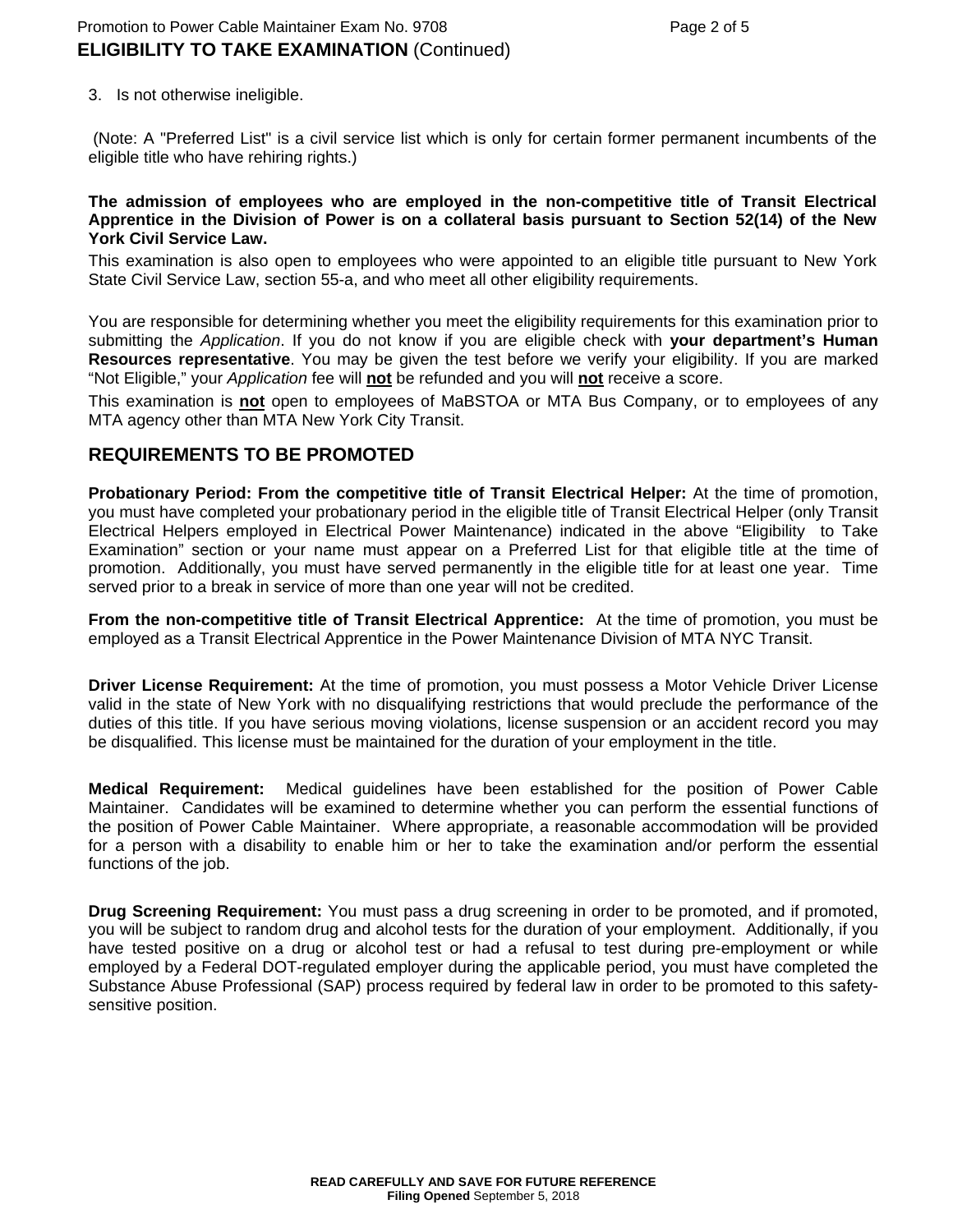#### **ADDITIONAL INFORMATION**

**Safety Certification and Training**: You must successfully complete a training program and obtain a New York State Department of Labor Asbestos Handler certificate by the end of your probationary period. If you fail to complete this training course and obtain the certificate and you previously held a permanent title, you will be returned to your previously held title. If you fail to complete this training course and obtain the certificate and you did **not** previously hold a permanent title, your employment with MTA New York City Transit may be terminated. Additionally, you may be required to attend certain safety classes and meet safety certification requirements in accordance with MTA New York City Transit's Safety policies. Required certifications must be maintained for the duration of employment.

# **HOW TO SUBMIT AN APPLICATION AND PAY THE APPLICATION FEE**

If you believe you meet the requirements in the "Eligibility to Take Examination" section, submit an *Application* online by the last day of the application period unless you are requesting a Fee Waiver. Applicants who wish to request a Fee Waiver should refer to the "How to Submit an Application When Requesting a Fee Waiver" section below. MTA New York City Transit will **not** accept *Applications* in person.

**Application Fee**: This fee is generally not refundable. Under special circumstances, you may be entitled to a refund. You should refer to the Department of Citywide Administrative Services (DCAS) General Exam Regulations to determine if you are entitled to a refund prior to requesting a refund. You can refer to the bottom of the last page of this Notice of Examination for instructions on how to obtain a copy of the DCAS General Exam Regulations.

#### **Online Applications:**

- 1. Apply using the "BSC" employee portal at www.mymta.info by the last day of the application period.
- 2. You must pay the *Application* fee via payroll deduction. Applicants who request a fee waiver must apply by mail.
- 3. You will be sent a confirmation email after you complete your *Application* and pay the *Application* fee.

Computers with internet access are available on a limited basis at branches of the New York Public Library, the Brooklyn Public Library and the Queens Library to patrons with a valid library card.

## **HOW TO SUBMIT AN APPLICATION WHEN REQUESTING A FEE WAIVER**

Applicants who wish to request a Fee Waiver must obtain an *Application* in person at the MTA Exam Information Center (as indicated below) and must submit the *Application* by mail to the address in the "Correspondence" section below **by the last day of the application period**.

MTA New York City Transit will not accept *Applications* in person. Additional information on requesting an application fee waiver is available with the *Application*.

**MTA Exam Information Center**: Open Monday through Friday, from 9 AM to 3 PM, in the lobby at 180 Livingston Street, Brooklyn, New York. Directions: take the A, C, F, or R trains to the Jay Street-Metro Tech Station, or the 2, 3, or G trains to the Hoyt Street Station.

#### **ADMISSION LETTER**

An *Admission Letter* will be mailed to you about 10 days before the first date of the practical skills test. If you do not receive an *Admission Letter* at least 4 days before this date, you may obtain a duplicate letter at the MTA Exam Information Center (as indicated above). A paper copy of the *Admission Letter* is your ticket for admission to the test.

Employees **must** keep their official mailing address **up to date.** Only the address on file with the MTA Business Service Center will be used to mail correspondence, including the *Admission Letter.*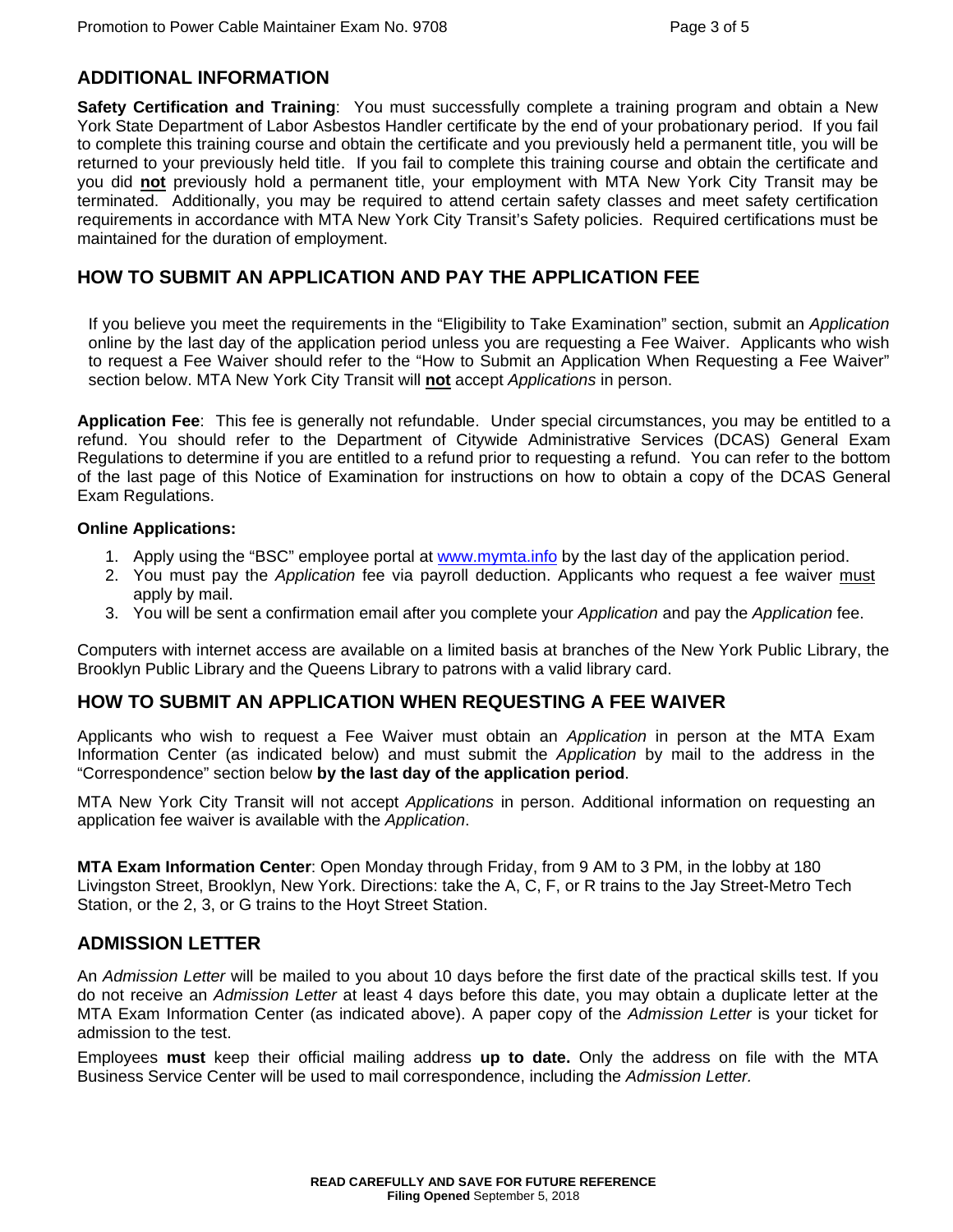# **THE TEST**

You will be given a competitive practical skills test. A score of at least 70% is required to pass this test. Your score on this test will determine 85% of your final score. Your seniority will determine the remaining 15%. You must pass the practical skills test to have your seniority credited. Your seniority score will be 70 plus ½ point for each three months of completed, continuous service with an agency under the jurisdiction of the Commissioner, Department of Citywide Administrative Services in permanent competitive or non-competitive class titles. Your service will be credited through the date of the test, up to a maximum of 15 years. Time served prior to a break in service of more than one year will not be credited.

The practical skills test may require you to read and interpret blueprint and wiring diagrams; read meters; test and splice power telephone cables; identify and use cable testing and maintenance tools and equipment; and make knots and rig a manhole for cable pulling.

Veterans' or Disabled Veterans' Credit will be granted only to eligible passing candidates who request that they be applied. Veterans' or Disabled Veterans' Credit should be requested at the time of application, but **must** be requested before the date the eligible list is established. Claims for Veterans' or Disabled Veterans' Credit cannot be made once the eligible list is established.

# **TEST ADMINSTRATION GUIDELINES**

**Warning:** You are not permitted to enter the test site with cellular phones, smart watches, beepers, pagers, cameras, portable media players, or other electronic devices. Electronic devices with an alphabetic keyboard or with word processing or data recording capabilities such as planners, organizers, etc. are prohibited. If you use any of these devices in the building at any time before, during or after the test, you may **not** receive your test results, your test score may be nullified, and your application fee will **not** be refunded.

You may not have any other person, including children, present with you while you are being processed for or taking the test and no one may wait for you inside of the test site while you are taking the test.

**Leaving:** You must leave the test site once you finish the test. If you leave the test site after being fingerprinted but before finishing the test, you will not be permitted to re-enter. If you disregard this instruction and re-enter the test site, you may not receive your test results, your test score may be nullified, and your application fee will not be refunded.

**Proof of Identity:** You must present your MTA New York City Transit employee ID when you arrive to take the practical skills test.

## **THE TEST RESULTS**

If you pass the practical skills test and are marked eligible, your name will be placed in final score order on an eligible list and you will be given a list number. You will be notified by mail of your test results. If you meet all requirements and conditions, you will be considered for promotion when your name is reached on the eligible list.

## **SPECIAL ARRANGEMENTS**

**Late Filing:** Consult with **your department's Human Resources representative** to determine the procedure for filing a late *Applicatio*n if you meet one of the following conditions:

- 1. You are absent from work for at least one-half of the application period and are unable to apply for reasons such as vacation, sick leave or military duty; or
- 2. You become eligible after the above application period, but on or before the first date of the practical skills test.

(Continued)